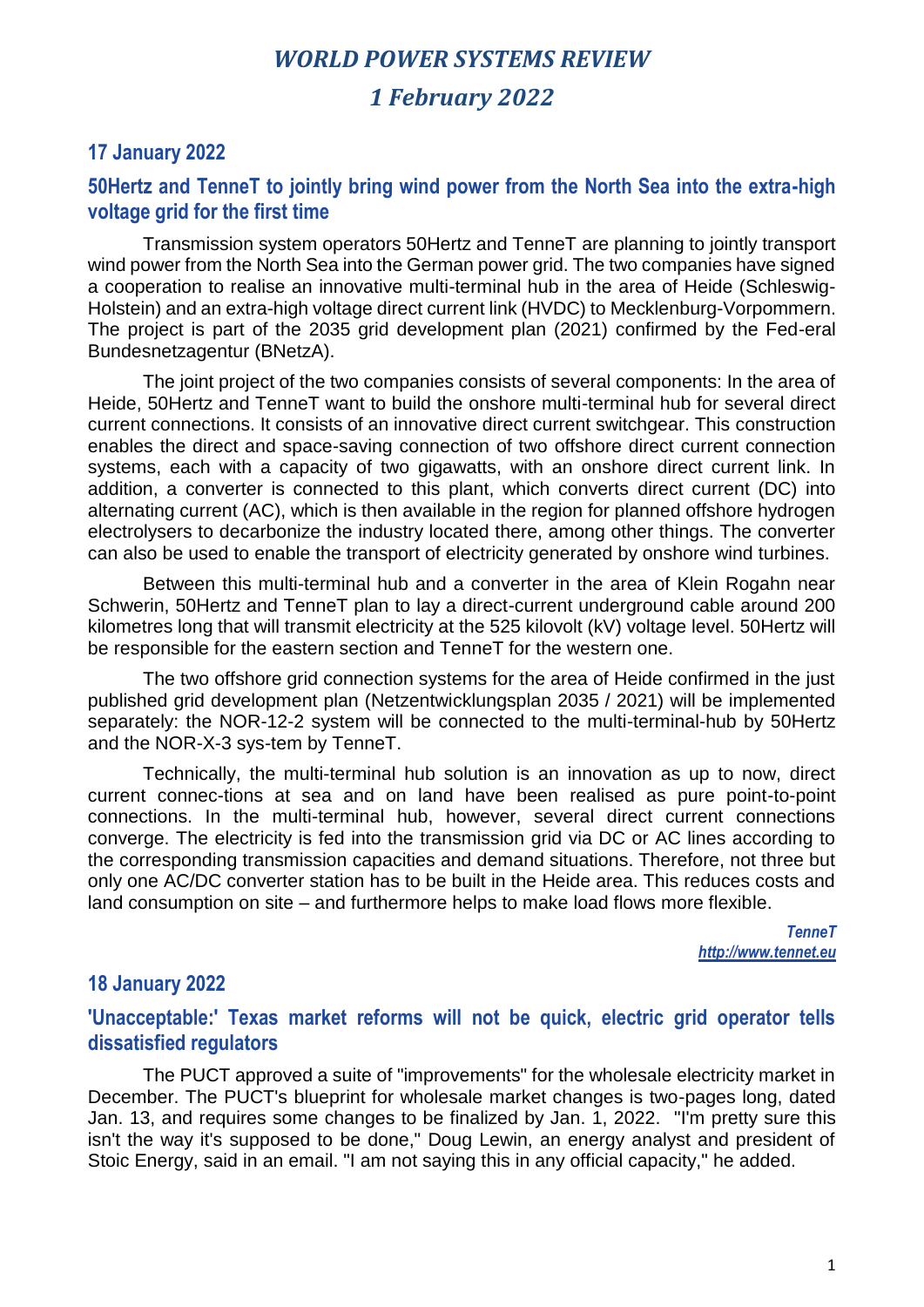## *1 February 2022*

"It's more than a little bizarre," he said of the time-stamped order requiring changes be made almost two weeks prior. "This pricing change impacts everybody in ERCOT and there was no notice in the Texas Register, ability to ask for a hearing, etc.," Lewin said. "The apparent disregard for the Administrative Procedures Act is troubling, to say the least." "To describe it as a 'market blueprint' is rather generous," Michael Hogan, senior advisor at the Regulatory Assistance Project, said in an email. "A better description would be a market miasma."

Some changes are already in place for this winter. In December, the PUCT approved adjustments to ERCOT's scarcity pricing mechanism, lowering the high systemwide offer cap to \$5,000/MWh from \$9,000/MWh. This change is part of modifications to ERCOT's Operating Reserve Demand Curve, which helps to set scarcity prices and which regulators wanted complete by Jan. 1, 2022.

Power plants and transmission facilities have also been weatherized. The state is working to avoid a repeat of February blackouts, which knocked out power to millions of customers and left some consumers facing bloated energy bills. Other changes, however, will take significantly longer. The commission had wanted to have a firm fuel and backstop reliability service in place before next winter but have not sufficiently defined those products, according to Allison Silverstein, an independent consultant working with the American Council for an Energy-Efficient Economy.

"So, on the whole, it looks like much of this work could not come to fruition until 2023 or 2024, at the earliest, unless there is a major expansion of ERCOT funding and contracting to implement some of these changes," Silverstein said. ERCOT, in a Jan. 10 memo to the PUCT, warned of this bottleneck and said that it "must stay focused" for the next 18 months on delivery of an ERCOT Contingency Reserve Service (ECRS), due to how it will interact with other products.

"If the ECRS project cannot be delivered prior to the EMS [Energy Management System] upgrade, ECRS will have to wait until after the new EMS system is stabilized," ERCOT Vice President of Commercial Operations Kenan Ögelman wrote in the memo. The grid operator also said it may be able to deliver additional upgrades to ancillary services products such as the Firm Fuel Product or Backstop Reserve.

"However, due to the relative size and complexities of these efforts, ERCOT cannot deliver three major projects simultaneously in next 18 months," Ögelman warned. "I know ERCOT has resource constraints. Those need to be evaluated by the leadership at ERCOT and the [ERCOT] board," Cobos said. ERCOT officials are meeting this week and today the board is scheduled to discuss the grid operator's project portfolio. That discussion is key to advancing market reforms, according to PUCT Chairman Peter Lake. "That's the most important next step, and by our next commission meeting we'll have the pieces in place will continue to put the pieces in place — and continue to move implementation forward," Lake said at Thursday's open meeting.

> *Utility Dive http://www.utilitydive.com*

#### **17 January 2022**

#### **Varo Energy Group and Groupe E have announced the construction of the largest photovoltaic solar power plant in Switzerland to date.**

Switzerland-based Varo Energy Group and Groupe E have announced the construction of the largest photovoltaic ground-mounted system in the country to date.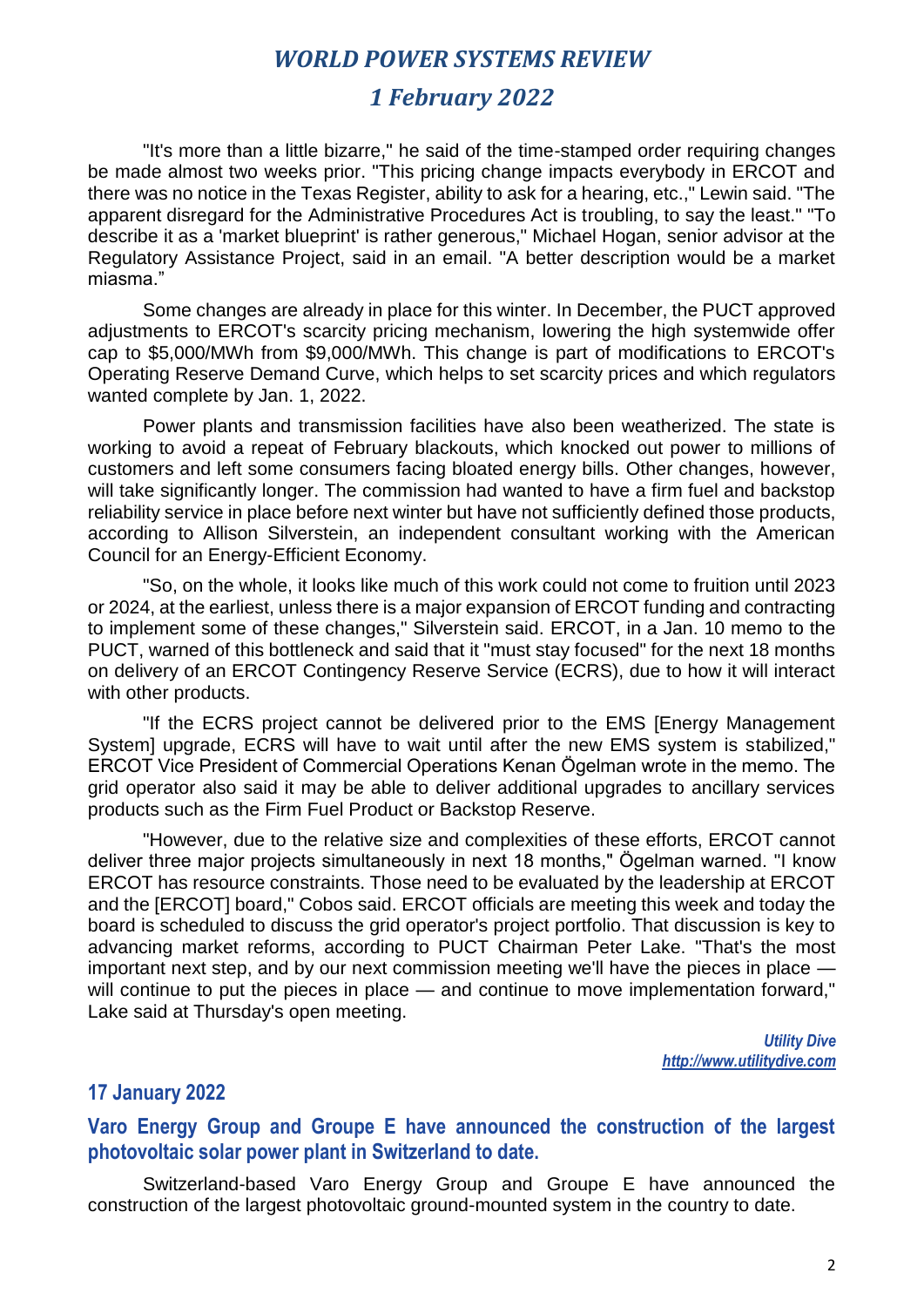# *1 February 2022*

The facility will have a capacity of 7.7MW and will rely on 19,000 solar modules of the latest generation from the Swiss Center for Electronics and Microtechnology (CSEM).

The photovoltaic power plant is being built in the immediate vicinity of the refinery operated by Varo in an industrial area in Cressier. The solar power will be fed directly into the refinery's medium-voltage grid.

The estimated annual generation is 8.4GWh, which is expected to cover more than 60% of the refinery's electricity requirements. The completion of the photovoltaic system is scheduled for November 2022. According to the companies, the investment costs amount to around 6.5 million CHF (US\$7.1 million).

Upon completion of the plant, the area will be accessible to wildlife. In addition, further measures to preserve biodiversity are planned, which are intended to protect birds and mammals. Due to the existing high hedges and trees, the solar park is then hardly visible.

> *pv magazine http://www.pv-magazine.com*

#### **18 January 2022**

### **EIA: New renewable power plants are reducing U.S. electricity generation from natural gas**

In our January Short-Term Energy Outlook (STEO), we forecast that rising electricity generation from renewable energy resources such as solar and wind will reduce generation from fossil fuel-fired power plants over the next two years. The forecast share of generation for U.S. non-hydropower renewable sources, including solar and wind, grows from 13% in 2021 to 17% in 2023. We forecast that the share of generation from natural gas will fall from 37% in 2021 to 34% by 2023 and the coal share will decline from 23% to 22%.

One of the most significant shifts in the mix of U.S. electricity generation over the past 10 years has been the rapid expansion of renewable energy resources, especially solar and wind. The amount of solar power generating capacity operated by the U.S. electric power sector at the end of 2021 is 20 times more than it was at the end of 2011, and U.S. wind power capacity is more than twice what it was 10 years ago.

Another significant shift in the generation mix has been a steady decline in the use of coal-fired power plants since their peak output in 2007 and the increasing use of natural gas, primarily as a result of sustained low natural gas prices. However, that trend reversed in 2021 when the cost of natural gas delivered to U.S. electric generators averaged \$4.88 per million British thermal units, more than double the average cost in 2020. As a result, the share of generation from natural gas declined from 39% in 2020 to 37% last year, while the share of generation from coal rose for the first time since 2014 to average 23%.

In our current STEO, we forecast that most of the growth in U.S. electricity generation in 2022 and 2023 will come from new renewable energy sources. We estimate that the electric power sector had 63 gigawatts (GW) of existing solar power generating capacity operating at the end of 2021. We forecast solar capacity will grow by about 21 GW in 2022 and by 25 GW in 2023. We expect that 7 GW of wind generating capacity will be added in 2022 and another 4 GW in 2023. Operating wind capacity totaled 135 GW at the end of 2021.

Our forecast of growth in renewable electricity generation over the next two years leads to our forecast of a reduced need for fossil-fueled generation. Although we expect natural gas prices for electric generators to decline, the operating costs of renewable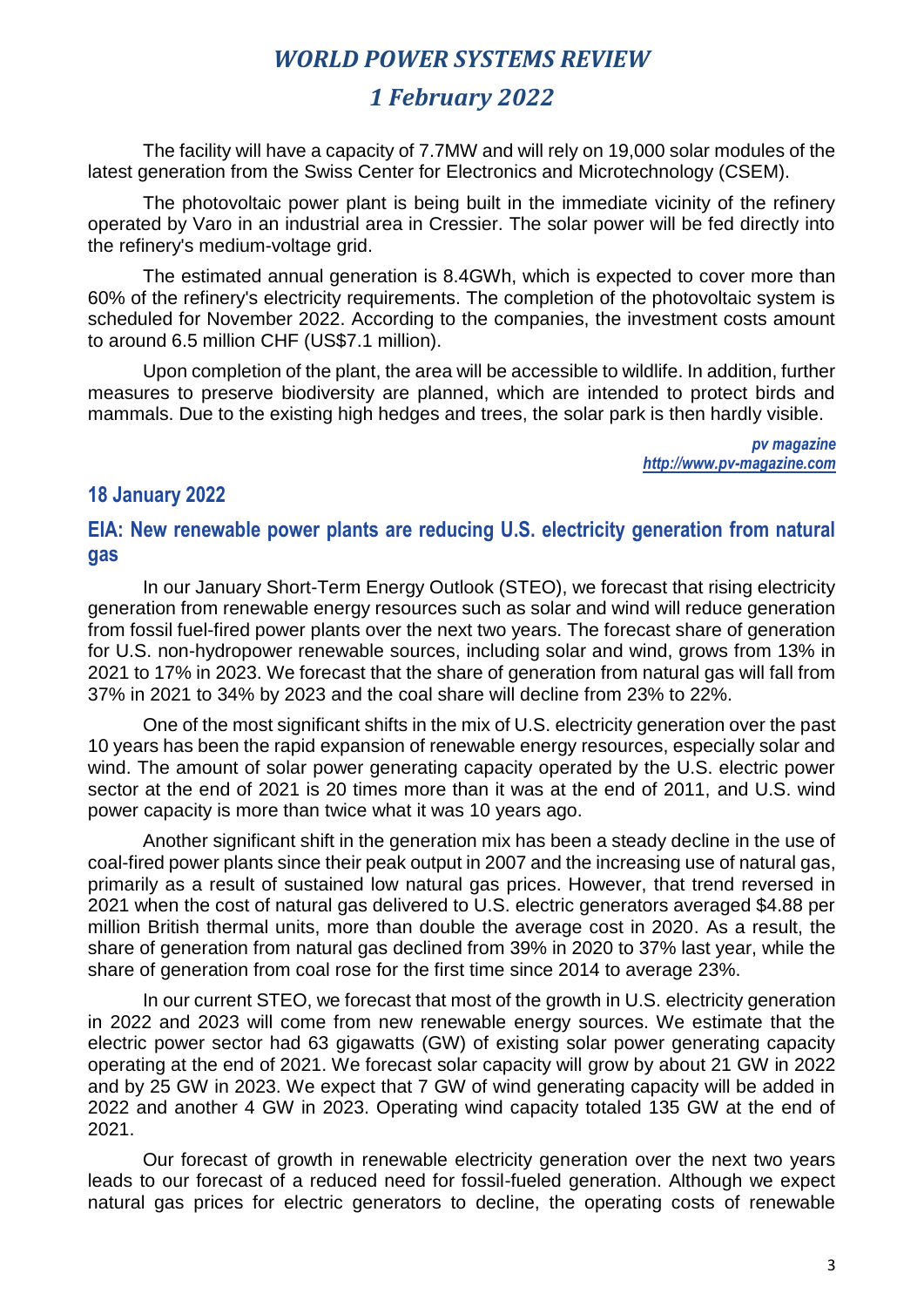# *1 February 2022*

generators will continue to be generally lower than natural gas-fired units. We expect that regions of the country with the largest increases in renewable capacity, such as Texas and the Midwest/Central regions, will experience the largest reductions in natural gas generation.



## **19 January 2022**

#### **EDF considers next move after French government's energy sale plan**

Trade unions at the French energy giant EDF are calling for strike action next week over government measures designed to control fuel bill rises, which the company estimates could cost it as much as EUR8.4 billion (USD9.5 billion).

Shares in EDF have fallen nearly 20% since President Emmanuel Macron's government's announcement late last week, which required EDF to sell an additional 20 TWh of nuclear-generated energy at the regulated price of EUR46.2 per MWh - well below current market levels - to its competitors to help them limit the rise in prices for household and small businesses to 4% despite the soaring cost of gas.

Because EDF has already pre-sold the energy on long-term contracts, the company is now having to buy the 20 TWh back at spot prices.

In a statement after the announcement, EDF said: "The financial consequences for EDF Group cannot be precisely determined at this stage. For illustrative purposes and based on information available to the group at this stage, the impact on EDF's 2022 EBITDA (earnings before interest, taxes, depreciation, and amortisation) of these measures is estimated at circa EUR8.4 billion based on the market prices on 31 December 2021 and at circa EUR7.7 billion based on the market prices on 12 January 2022."

The group, which operates 56 nuclear reactors in France, also withdrew its previous guidance for this year's financial results and said it would "consider appropriate measures to strengthen its balance sheet structure and any measure to protect its interests".

According to reports in La Tribune newspaper and Reuters news agency, EDF CEO Jean-Bernard Levy said in a message to managers that the company had fought the move and the decision had come as a "real shock".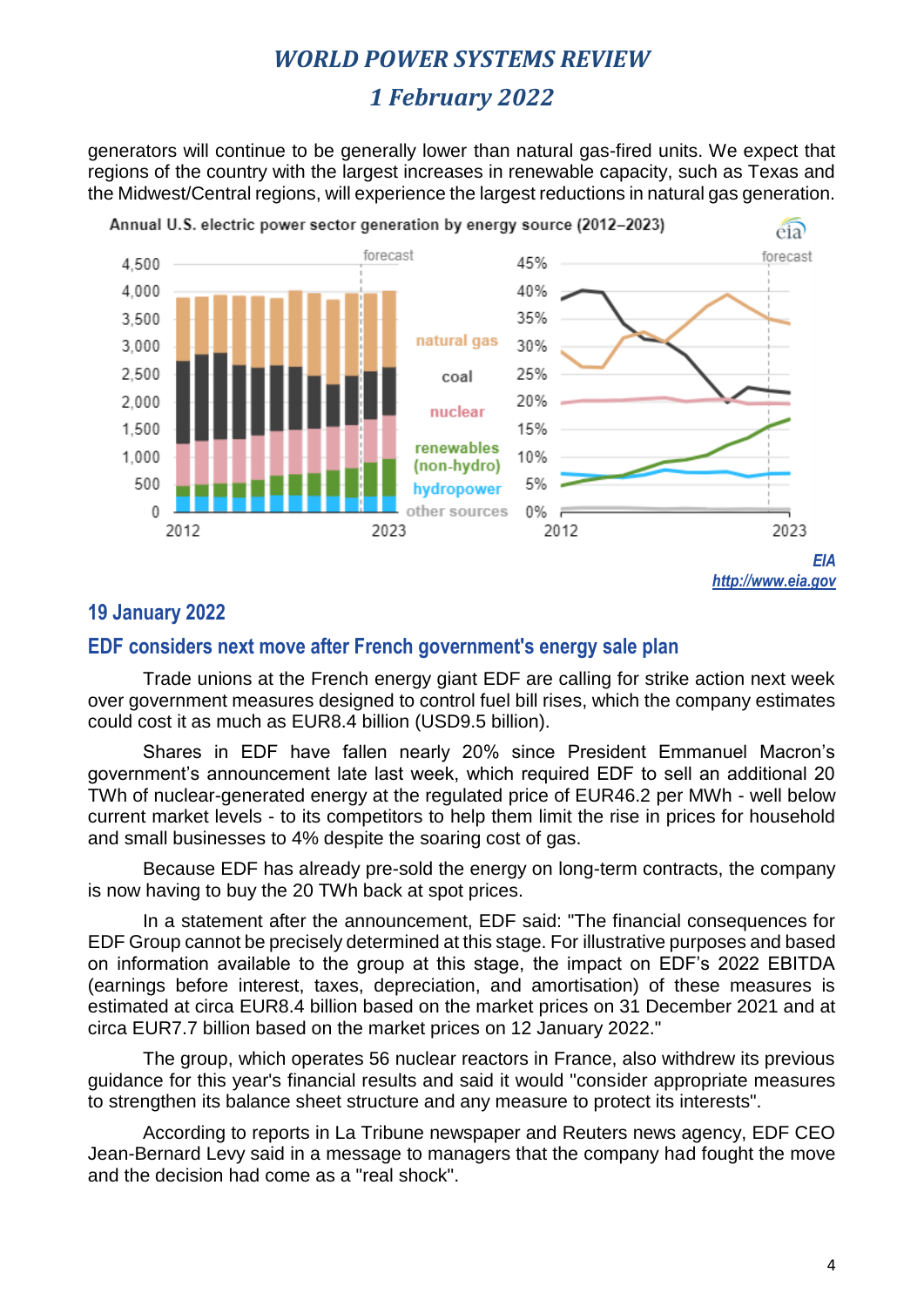# *1 February 2022*

He added that he hoped to be able to make public within a month the measures required to protect EDF's balance sheet, adding "what is at stake is our ability to preserve our strategic development".

In other developments:

- The joint trade unions' representatives on the board described the decision as "looting" of the company for political reasons and have called for strike action on 26 January.
- French Finance Minister Bruno Le Maire told RMC radio that "there is a very strong economic recovery, there are needs all over the world and shortages, so prices are rising … no other European government has done as much as us to protect the French".
- He also said that the French state, which owns 85% of EDF, would stand by the company's side.
- Credit rating agencies have cut or are reviewing EDF's current credit rating as a result of the government's decision.

S&P Global said that it had placed EDF on "creditwatch negative" as a result of a combination of the government's actions and the company's "revising down of French nuclear output for 2022 to 300-330 TWh from 330-360 TWh mainly because of defaults that prolonged outages for five of EDF's 56 French nuclear reactors".

It added: "Based on our preliminary estimations, the combined impact of these recent developments could cut EDF's 2022 EBITDA, as adjusted by S&P Global Ratings, by EUR10-13 billion from our previous assumption of EUR17.9 billion because EDF will have to purchase significant additional electricity volumes in the market at elevated prices."

S&P added that "timely remedy measures will be critical to maintaining the current rating … in our view, the magnitude of the announced profit warning warrants extraordinary measures. However, it said that "because we view the current profit warning related to the negative state intervention as a one-off, we see rating downside potential limited to one notch."

> *World Nuclear News http://www.world-nuclear-news.org*

### **20 January 2022**

#### **UK turns down application to build UK-France power cable**

Britain on Thursday turned down a planning application for a high-voltage undersea power cable project linking Britain and France. The project, run by investment firm Aquind, aims to link the power grids of Britain and France to make energy markets more efficient, improve supplies and greater flexibility.

British Business Secretary Kwasi Kwarteng made the decision to turn down planning, according to government documents. "The Secretary of State has ... decided, in accordance with Section 104(3), to refuse development consent," the documents said.

Kwarteng disagreed with an earlier planning authority assessment of the project. Thursday's document included technical reasons linked to the consideration of alternative routes which meant Kwarteng could not be certain that the need for and benefits of the development would outweigh its impacts.

Aquind said it would consider challenging the decision. "We disagree with the decision of the Secretary of State, and the rationale behind it. We are considering the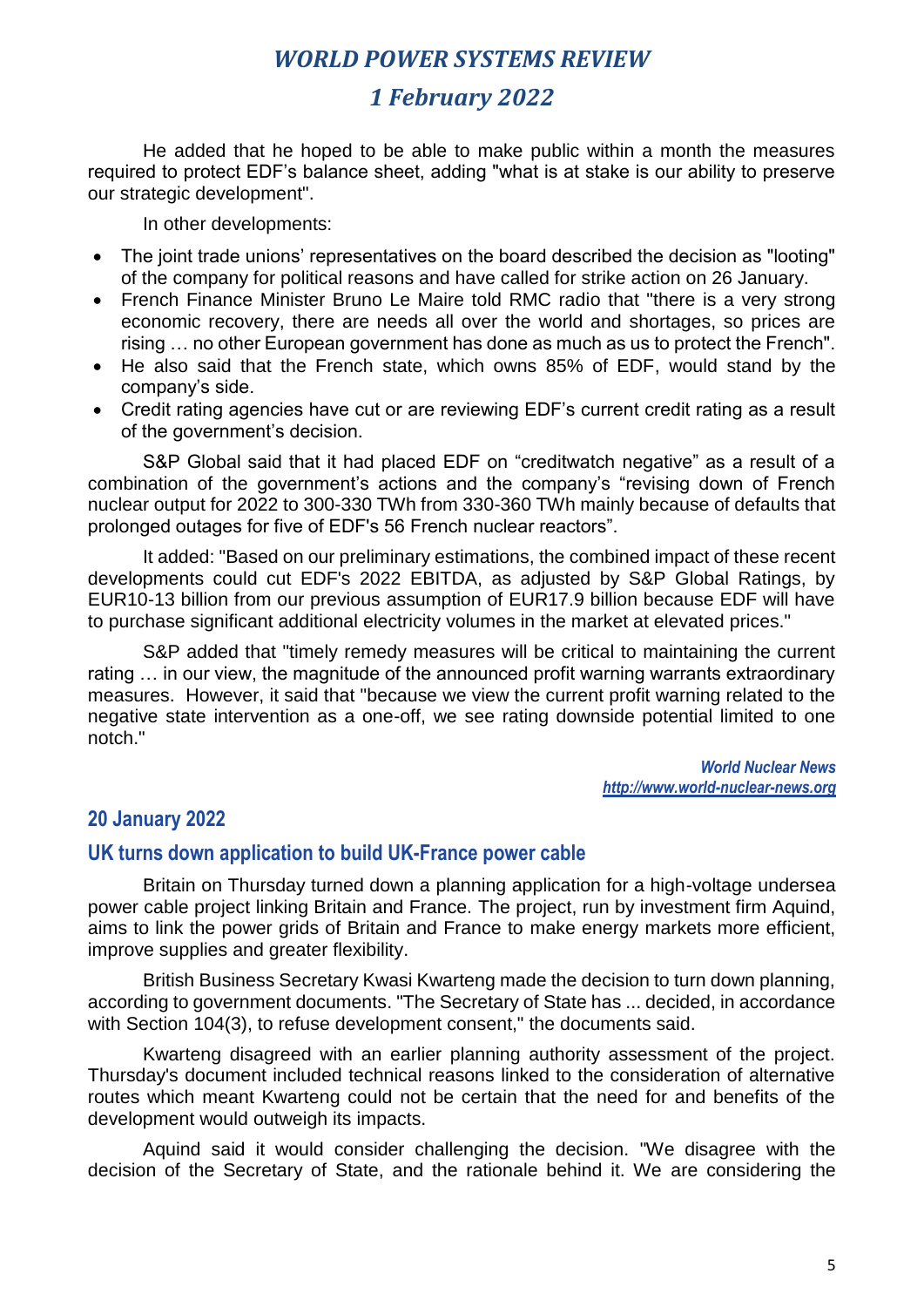# *1 February 2022*

decision, the grounds for the refusal, and a potential legal challenge," a spokesperson said in an emailed statement.

The decision can only be challenged through a judicial review, a letter setting out the government decision said. A judicial review involves asking a court to rule on the lawfulness of a decision taken by a governing body.

Aquind says its undersea cable linking England and Normandy would be able to transmit 16,000,000 MWh of electricity each year - up to around 5% of Britain and France's total annual consumption.

> *Reuters http://www.reuters.com*

### **24 January 2022**

#### **Oman inaugurates 500MW Ibri 2 solar field**

The developers behind Oman's "largest utility scale renewable energy project," the 500MW Ibri 2 solar field, today inaugurated the plant after a 13-month construction period. Saudi energy company ACWA Power, part of a development consortium behind the \$417 million, 1.5 million-panel plant today announced completion of the site, despite "disruptions to the supply chain as a result of the [Covid-19] pandemic."

ACWA said the solar plant in Oman's Ad-Dhahirah governorate, which will generate enough electricity to power 50,000 homes, will sell electricity to state-owned utility the Oman Power and Water Procurement Company under a 15-year contract. ACWA did not specify how much the power company would pay for electricity generated at Ibri 2. Lauding the start of operations at the 13 million square kilometer solar field, Yaqoob Saif al Kiyumi, CEO of the Omani utility, said the power company is also working on two solar projects with a combined generation capacity of 1GW in the Ad-Dakhiliyah governorate, without disclosing further details. That is likely to refer to the 1-1.2GW Manah I and II sites, for which a tender was opened in July 2019 with the aim of awarding contracts within a year.

Ibri 2 was developed by a consortium comprised of 50% Saudi state-owned ACWA Power; the Gulf Investment Corporation funded by the governments of Bahrain, Kuwait, Oman, Qatar, Saudi Arabia, and the UAE; and Kuwaiti renewables developer Alternative Energy Projects Co. The latter business is 44.7% owned by the Al Futtooh holding company which is controlled by members of the Kuwaiti royal family.

Ibri 2, which consists of bifacial solar panels, is set to help Oman towards its goal of having renewables generate 20% of its electricity this decade and "up to 39%" by 2040.

ACWA Power said the supply chain for the project included the establishment of Omani start-ups Taj Middle East and Diaa Energy, to build mechanical installations and said the operations and maintenance team for the site was completely Omani.

> *pv magazine [http://www.pv-magazine.com](http://www.pv-magazine.com/)*

### **24 January 2022**

#### **Microgrid and net zero as-a-service providers form partnership**

A partnership was announced between InfraPrime, a provider of net zero as-a-service for datacenters, and Instant ON, a microgrid designer, builder, and aggregator, announced a partnership in which the two will co-develop a net-zero microgrid service for datacenters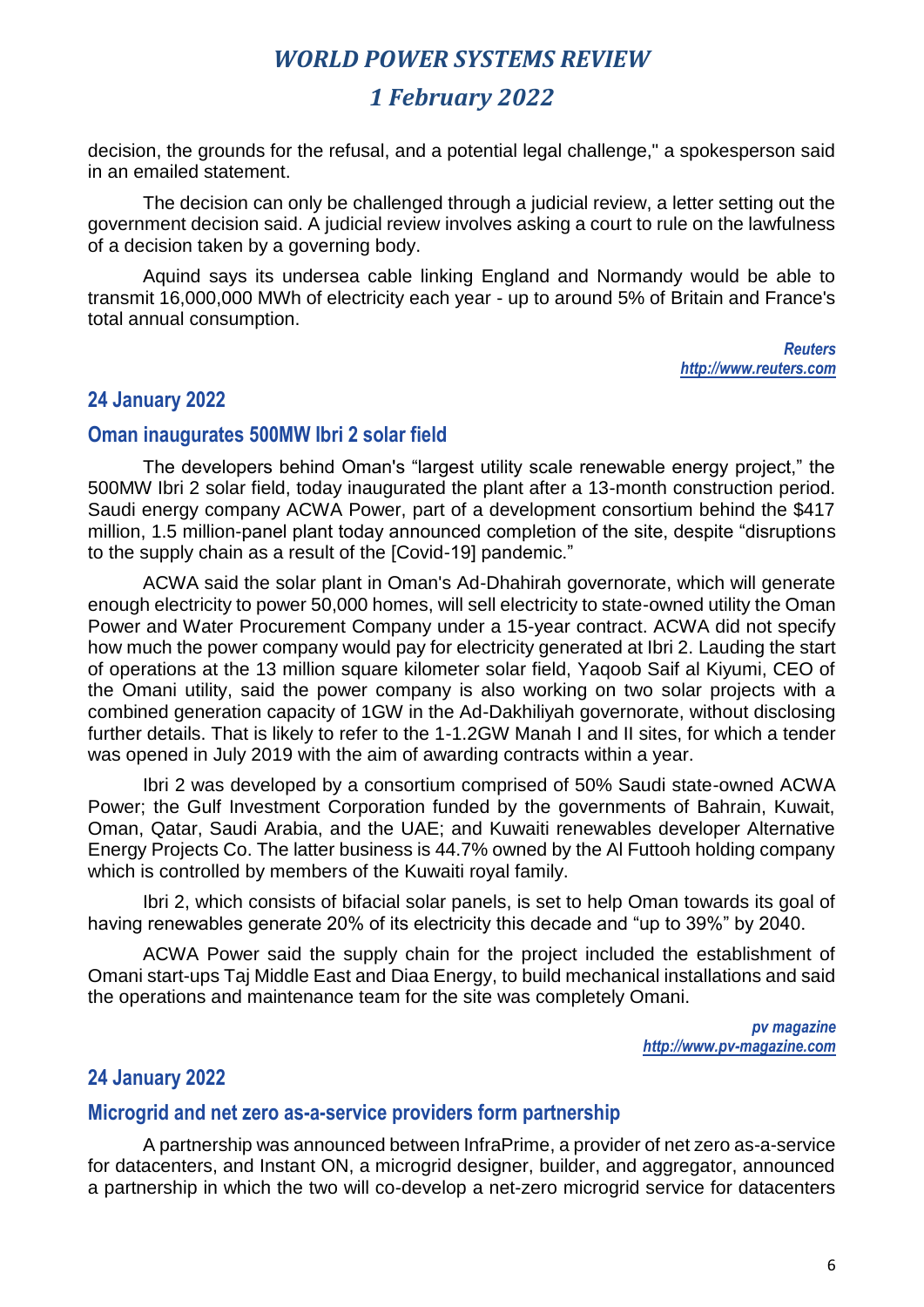# *1 February 2022*

named PowerShell. Following a lifecycle sustainability assessment, InfraPrime designs an on-premises microgrid, often featuring solar and energy storage. Designed for reliable electric supply and resiliency, InfraPrime said the PowerShell allows for no more than five minutes of downtime per year, meeting 99.999% uptime expectations.

"The path to carbon negative … will take ambition and action. By teaming up with industry innovators and experts, we can take the steps in the right direction." said AJ Perkins, President of Instant ON.

Microgrids promote remote preparedness, said Instant ON, meaning that they can be operated independently of the larger utility grid. For California data operators, this is particularly important for datacenters in a landscape of increased wildfires, planned public safety grid shutoffs, and the increased risk of further extreme weather due to climate change.

The microgrid works with the utility, interconnecting with the larger grid to support resiliency initiatives and lower solar curtailment levels. InfraPrime's net zero as-a-service is flexible across scales, from large campuses with 200-400 MW loads, to a 180 kW custom data rack. The service is billed based on the customer's IT energy usage on a monthly lease payment, preventing the cost from being capital expenditure.

> *pv magazine [http://www.pv-magazine.com](http://www.pv-magazine.com/)*

#### **25 January 2022**

#### **SSE thermal and Equinor submit two joint carbon capture projects into landmark government competition**

SSE Thermal and Equinor have underlined their commitment to net zero by formally submitting two low-carbon projects into the Government's Cluster Sequencing Process. Together with Equinor, SSE Thermal, part of the FTSE-listed SSE plc, is planning to develop two new power stations equipped with carbon capture technology to remove CO2 from their emissions – one at Keadby in the Humber region and one at Peterhead in the north-east of Scotland.

Keadby 3 Carbon Capture Power Station would plug into the shared pipelines being developed through the Zero Carbon Humber and East Coast Cluster partnerships, with the CO2 stored under the Southern North Sea. Meanwhile, Peterhead Carbon Capture Power Station, on the Aberdeenshire Coast, would decarbonise Scotland's only major thermal generation site with the captured emissions transported and stored using pipelines being developed by the Acorn Project.

In total, the two low-carbon power stations at Keadby and Peterhead would capture up to three million tonnes of CO2 a year – 10 per cent of the UK Government's 2030 target. They form part of SSE's Net Zero Acceleration Programme and the submission represents significant progress on delivering SSE's strategy.

> *SSE http://www.sse.com*

#### **25 January 2022**

### **2021 a record year for Enel Green Power in terms of renewable capacity built in a year, energy generated and project pipeline**

Enel Green Power (EGP) has set a new record in 2021 by building 5,120 MW of new renewable capacity, including 220 MW of battery capacity for the first time. This figure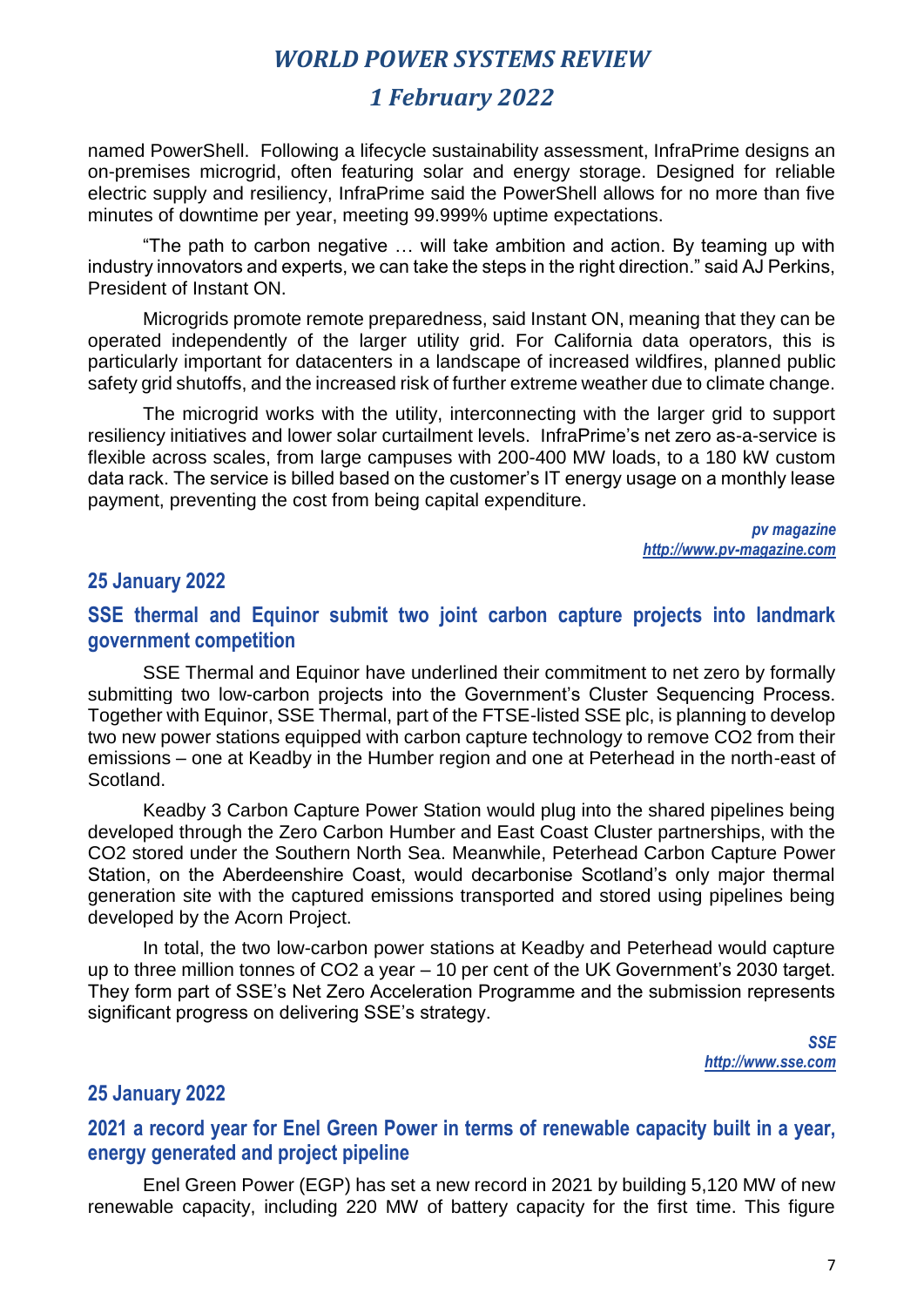# *1 February 2022*

represents an increase of 2,014 MW (+64.8%) compared to the renewable capacity built in 2020. Furthermore, EGP also set a record in terms of energy generated from renewable sources in 2021 with approximately 119 TWh, of which 55.4 TWh from wind and solar, up 9 TWh compared to 2020, 57 TWh from hydro and 6 TWh from geothermal. The growth in the pipeline of projects under development was also notable, reaching approx. 370 GW, which includes renewables, Battery Energy Storage Systems (BESS) and capacity already in execution.

"In 2021, Enel Green Power set new records in its growth which, despite the difficult conditions brought about by the COVID-19 pandemic, continues at full speed while ensuring safety remains at the heart of our activities," commented Salvatore Bernabei, CEO of Enel Green Power. "These results represent a new benchmark for the industry and are once again testament to our global leadership. Indeed, we operate the world's largest private renewable generation fleet. In the near future, we will accelerate our sustainable growth, in line with the Enel Group's Vision, which envisages a total renewable capacity target, including battery capacity, of around 154 GW by 2030. Special thanks go to the entire EGP team, our partners and the local communities we work with. Their passion, enthusiasm and professionalism is what makes it possible to achieve increasingly challenging goals."

The new renewable capacity built by Enel Green Power at December 31st, 2021, includes around 70 plants, mainly wind (2,596 MW) and solar (2,238 MW). In addition, during the year EGP built a total of 220 MW of BESS at the Lily, Azure Sky Solar and Azure Sky wind plants in the United States.

With the 5,120 MWbuilt in 2021, EGP now manages around 54 GW of total renewable capacity, making it the world's largest private operator in the renewable sector. EGP managed to achieve thisrecord in a year marked by the COVID-19 pandemic. During the construction process of this new renewable capacity, the Group has always made the protection of the health of its workers, employees and the community where it operates the main priority. This milestone confirms the Enel Group's commitment to continuing to increase its renewable capacity, with a global geographic footprint, as also highlighted in its 2030 Vision, which foresees reaching a total renewable capacity, including battery capacity, of around 154 GW by 2030.

Once fully operational, the new capacity built in 2021 will produce around 16.3 TWh per year, avoiding the emission of around 11 million tons of CO2 into the atmosphere each year. This result will also contribute to the Enel Group's target to reduce direct greenhouse gas ("GHG") emissions to 140gCO2eq/kWh in 2024, putting the Group in a good position to achieve the target of an 80% reduction in direct GHG emissions by 2030 compared to 2017 levels, in line with the 1.5°C scenario, and the Sustainable Net Zero 2040 target.

In 2021, the Enel Group also took an important step towards fully decarbonizing the generation mix by ceasing operations at coal-fired plants with a total installed capacity of 1,983 MW: Litoral (1,120 MW, Andalusia, Spain), La Spezia (548 MW, Liguria, Italy) and units 1 and 2 at Fusina (315 MW, Veneto, Italy).

> *Enel Group http://www.enel.com*

## **25 January 2022**

## **Digital platform launched for repowering coal plants**

The design company is working with non-profit organisation TerraPraxis on its Repowering Coal initiative, which aims to design a process to repower two terawatts of coal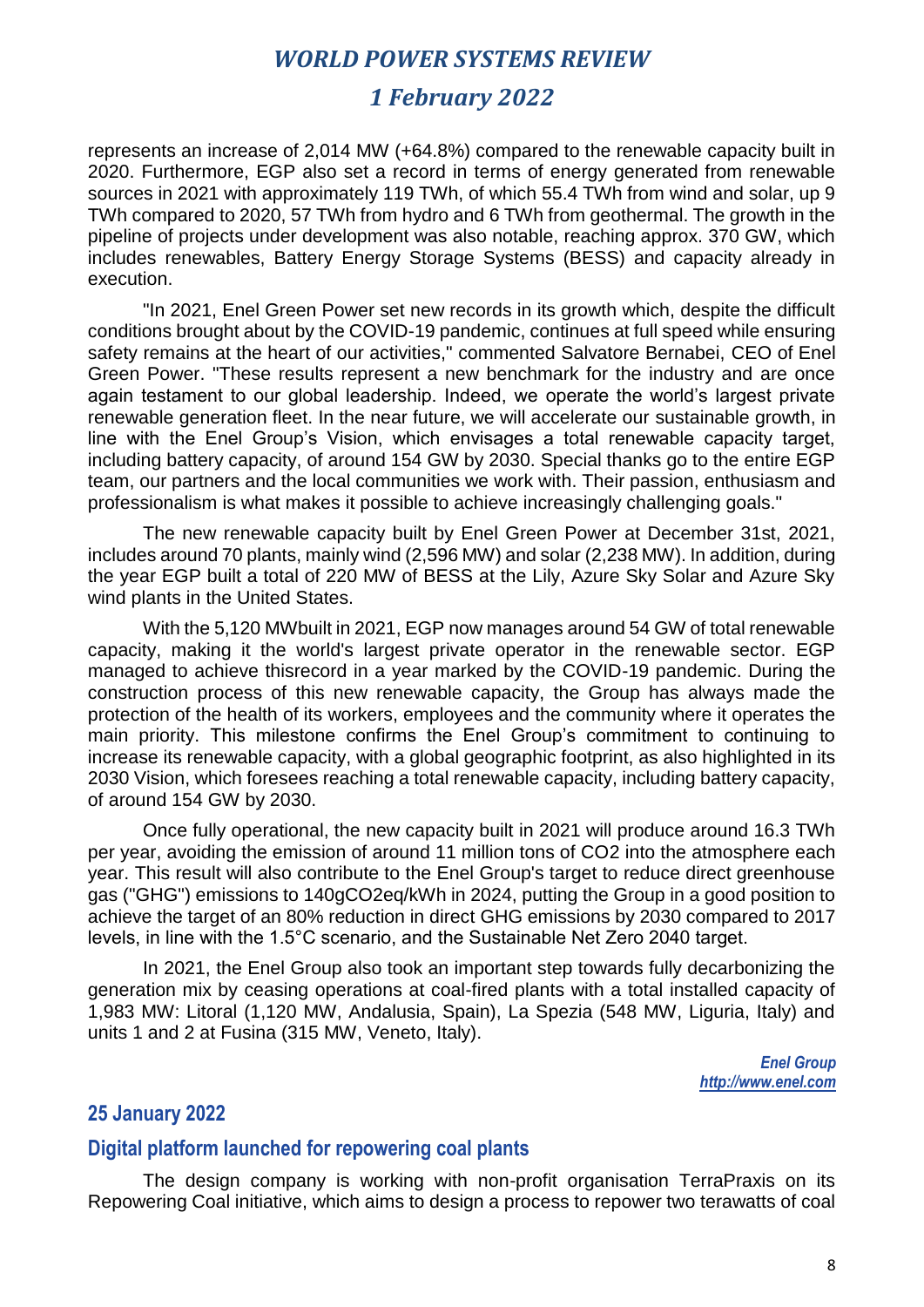# *1 February 2022*

generating capacity via a fast, repeatable system resulting in carbon negative plants that are cheaper to operate than before.

"Replacing coal boilers with advanced modular reactors (AMRs) allows the use of existing infrastructure for clean electricity generation and a fast, low-risk path to decarbonising global power generation," according to Bryden Wood. "Unlike other proposed solutions, repowering coal plants offers robust political viability because it preserves jobs, local economies and existing, high-value infrastructure investments."

The company said the initiative will deliver a substantial portion of the clean electricity required to achieve Net-Zero by 2050 by replacing coal-fired boilers at existing power plants with AMRs. Such reactors will be ready for deployment by 2027, by which time the digital platform will be sufficiently developed to realise carbon savings at a massive scale by the end of this decade.

Bryden Wood is working with TerraPraxis, the Massachusetts Institute of Technology, University at Buffalo, Microsoft and KPMG to create a new building system to standardise and optimise the following key elements: all processes, including procurement, investment and approval; building and engineering systems; design, manufacture, assembly and operation; and interactions between different supply chain organisations to enable greater collaboration.

According to Bryden Wood, a standardised but customisable heat transfer and storage system allows the new, small nuclear systems to "plug in" to existing coal plant infrastructure. Existing plants have enormous value in terms of established markets for their power, grid connections, access to cooling water and experienced personnel necessary for the generation and distribution of power.

Converting these plants to run on AMRs will deliver a capital cost saving of 28%-35% (compared with a new nuclear plant) and a 9%-28% reduction in the levelised cost of energy. Standardisation will address the differing requirements for a wide variety of AMRs, site layouts, and energy and heat demand, it notes. The component-based design enables the plant to be reconfigured and expanded to accommodate different numbers of AMRs.

New digital infrastructure will enable design knowledge to be embedded in the building systems and design tools so that all parties can share progress and results in real time across all projects, Bryden Wood said. New algorithmic design tools are being created to: assess coal plant viability for AMR replacement; create initial concepts using a design configurator in just days; and produce detailed design outputs for manufacturing. The structural components, it said, can then be mass produced by existing and new manufacturers and assembled on-site by non-nuclear specialists.

Initially, the project will launch in the USA but is designed to be rolled out worldwide and to attract customers and supply chain partners to re-engineer coal plants in all locations.

> *World Nuclear News http://world-nuclear-news.org*

#### **26 January 2022**

#### **EU invests over € 1 billion in energy infrastructure in support of the Green Deal**

EU countries have agreed on a Commission proposal to invest  $\epsilon$  1.037 billion in 5 cross-border infrastructure projects under the Connecting Europe Facility (CEF) for trans-European energy networks. CEF will provide financial support to 4 projects for construction and 1 study. The largest amount of funding will go to the EuroAsia interconnector project ( $\epsilon$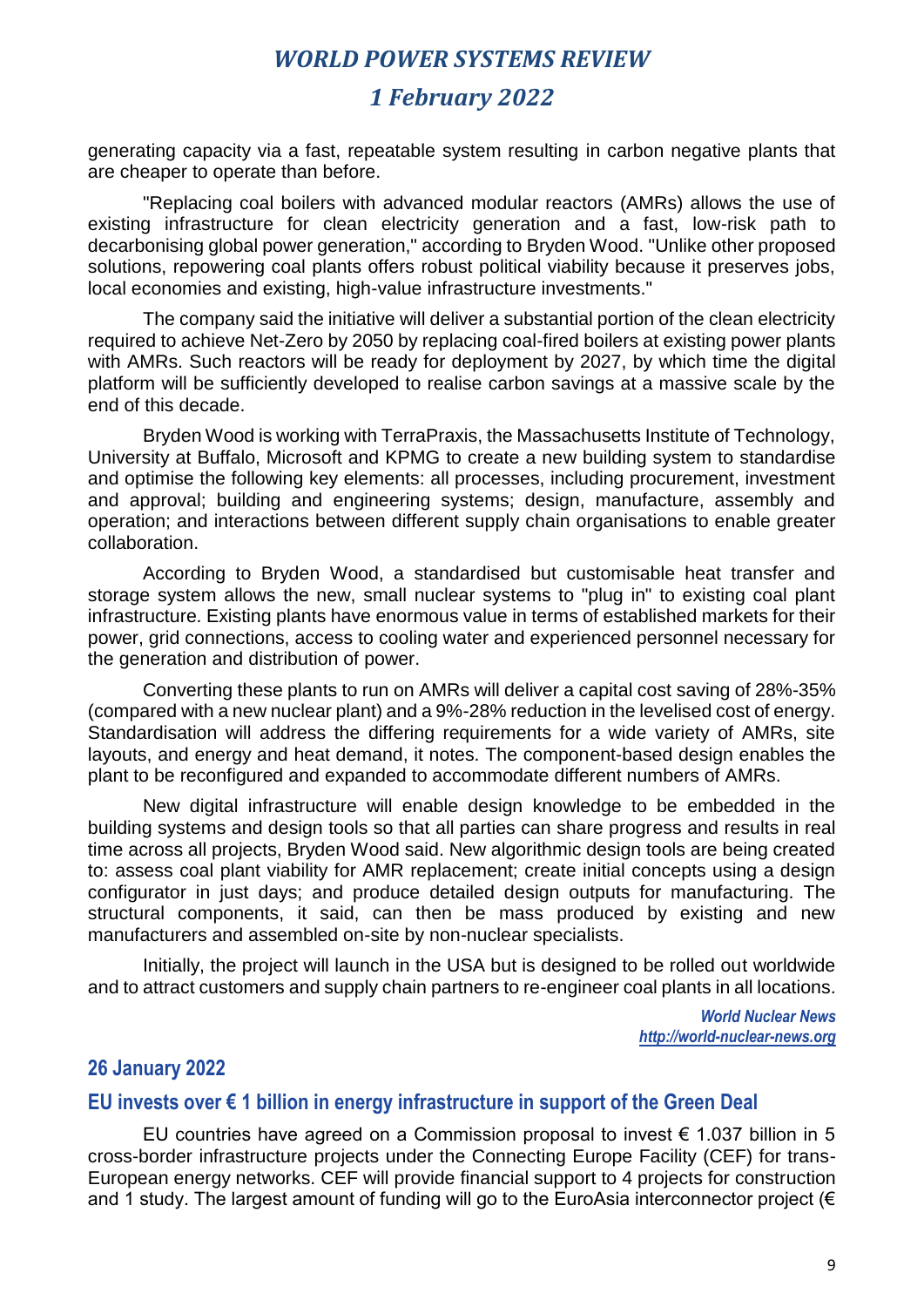# *1 February 2022*

657 million) to support the first electricity interconnection between Cyprus and the European grid.

Kadri Simson, Commissioner for Energy, said: "Recent months have reminded us again how crucial a well-integrated EU energy market is for ensuring affordable energy and security of supply, as well as the clean energy transition. While we have made remarkable progress in the last decade with making our market better connected, more can and should be done. I want to particularly highlight the EuroAsia interconnector, that will bring an end to the energy isolation of Cyprus and link it to the rest of Europe".

Well-integrated energy infrastructure networks are necessary for the energy transition, as they facilitate the integration of renewable energy, enhance security of supply and help keep energy prices in check. The allocation of CEF funds therefore supports the implementation of the European Green Deal. Today's agreement grants financial aid for the construction of 3 projects for electricity transmission and 1 for gas storage, as well as supporting a study on CO2 transport:

• EuroAsia interconnector (€657 million). This electricity project interconnects the transmission networks of Cyprus and Greece, allowing the transmission of electricity in both directions and ending the energy isolation of Cyprus. The 898km of undersea cables and maximum sea depth of 3000 meters will set new world records for a project of this kind. This investment is a continuation of the financial and political support of the EuroAsia project. The CEF grant comes in addition to the €100 million grant awarded in the Recovery and Resilience Facility instrument.

• Baltic Synchronisation Project Phase II (€170 million). The second phase of the Baltic project includes funding for grid reinforcement in Poland and upgrading the transmission infrastructure in Lithuania, Latvia and Estonia - thus supporting the integration of the Baltic States' electricity system with other European networks. The Baltic Synchronisation project also received funding under previous CEF calls leading to total CEF support of more than €1.2 billion, underlining the political importance of this project.

• Aurora line (€127 million). CEF funding will support the development of a third transmission line between Sweden and Finland in order to increase electricity transmission capacity between the two countries and support the integration of onshore and offshore renewable electricity.

• Chiren expansion (€78 million). This project covers the capacity increase of a gas storage facility in Bulgaria, which is necessary for regional security of supply in South-East Europe, as well as reducing gas supply costs. It also supports the phase-out of coal in the region, facilitating the clean energy transition.

• Northern Lights Phase II (€4 million). This study looks into the expansion of the CO2 transport and temporary storage capacity in Norway, open to industrial clusters from across the EU, with the aim to accommodate additional demand.

> *EU http://ec.europa.eu*

## **26 January 2022**

#### **Amp wins govt nod for 800 MW/1,600 MWh Scottish battery complex**

Toronto-based Amp Energy has secured planning permission to install 800 MW/1,600 MWh of battery storage systems in Scotland, the clean energy assets owner and operator said on Tuesday.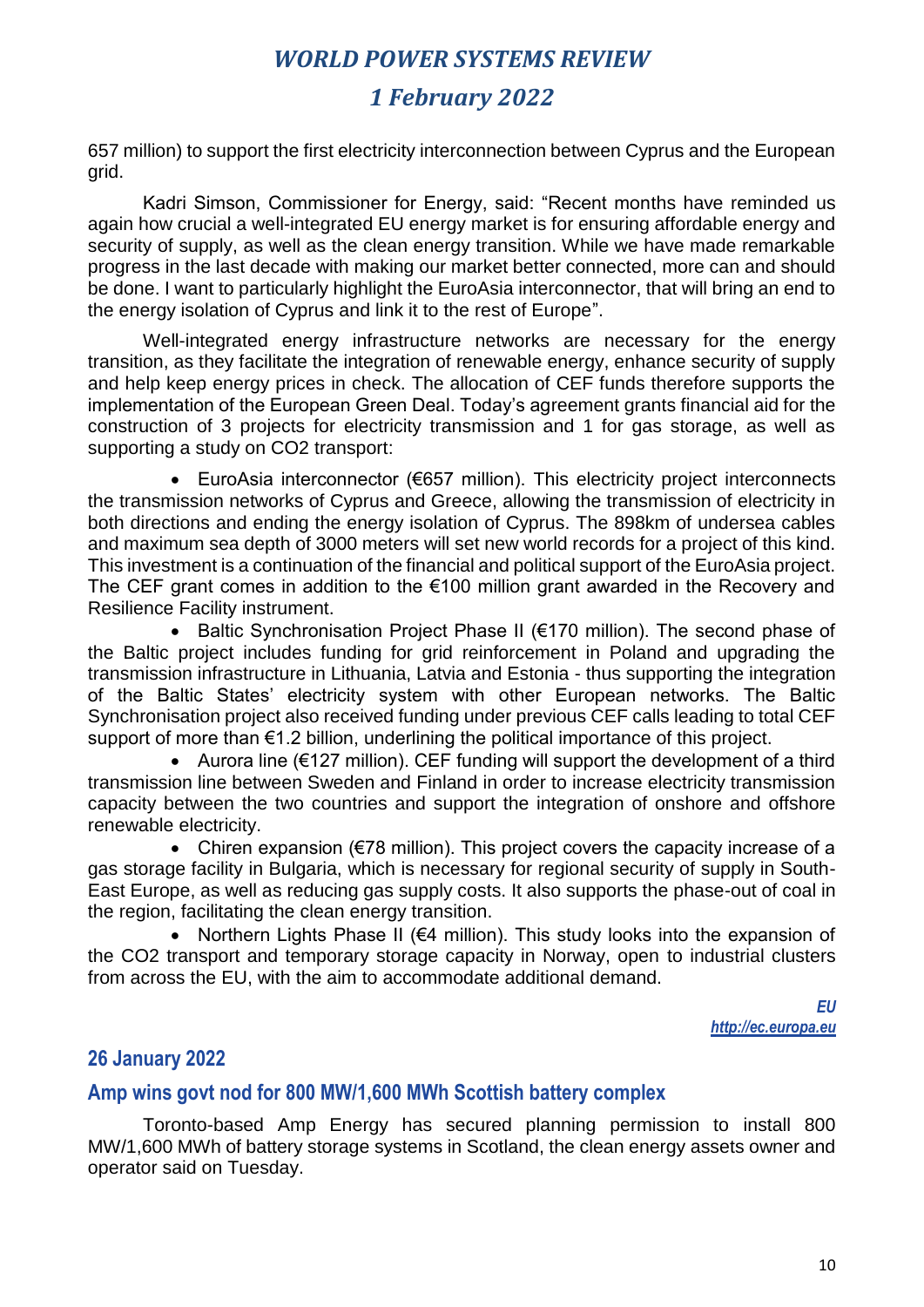# *1 February 2022*

The permit has been issued by the Scottish government for what will be the two largest grid-connected battery storage facilities in Europe, according to the statement.

Amp Energy has proposed to install two battery storage facilities of 400 MW/800 MWh each in Hunterston and Kincardine, central Scotland, in order to provide grid stability and power management services across the central belt of Scotland including Glasgow and Edinburgh. Known as the Scottish Green Battery Complex, the two facilities are planned to become operational in April 2024.

Over the coming years, the two batteries will enable up to 1,750 GWh per year of renewable power to be transmitted from Scotland to other UK regions, Amp Energy noted. The Canadian firm will use its proprietary AI-powered digital energy platform to enhance the dispatch of power from the batteries to the grid.

> *Renewables Now http://renewablesnow.com*

# **26 January 2022**

## **Empresarios Agrupados contracted for first ThorCon reactor**

Spanish engineering firm Empresarios Agrupados (EA) has been named as architect engineer for the 500 MWe floating ThorCon molten salt reactor (TMSR-500) to be deployed in Indonesia.

EA said the contract - signed on 8 November - "marks a commitment to long-term collaboration" between it and USA-based ThorCon. "While ThorCon will be providing its molten salt reactor technology, EA will provide both its pool of 1250 engineers as well as its 50 years of experience with nuclear projects."

As Architect Engineer, EA will support ThorCon across a broad range of activities, including project management, document control, code compliance, site preparation, preconstruction activities and licensing agreements. Additionally, the company will also provide engineering services to ThorCon throughout the lifecycle of the project, from design engineering to construction, operation and eventual decommissioning. EA will work in collaboration with other partners already selected by ThorCon.

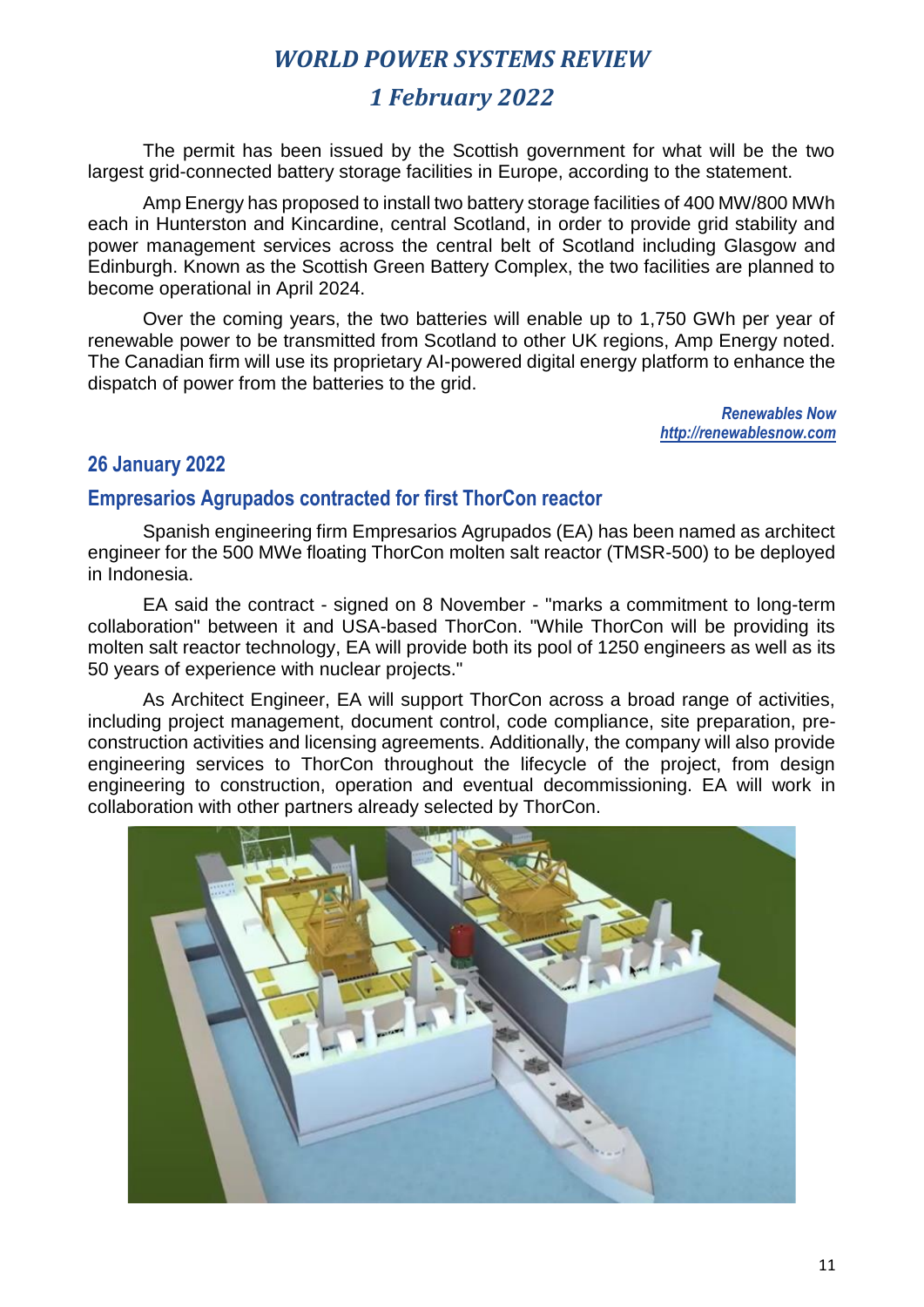# *1 February 2022*

"It will be an excellent opportunity to work with ThorCon in a technology on which we have extensive experience through our involvement in the last 50 years in nuclear projects, including Gen IV reactors, as well as, in the last years, in renewables, where molten salt systems are also being implemented," said María Teresa Domínguez, who will be leading the project in the advanced projects division of Empresarios Agrupados. "Our mission then will be to transfer this Empresarios Agrupados experience to the TMSR-500 reactor to succeed in their objectives of performance and economics."

"They are a world leader in nuclear engineering and have extensive experience in plant design, procurement, construction and operation that will be invaluable to the TMSR-500 programme. This is a defining moment for the project and bodes well for its successful completion."

In October 2015, Martingale of the USA - developer of the ThorCon thorium molten salt reactor - signed an agreement with the Indonesia Thorium Consortium (comprising state-owned companies PT Industry Nuklir Indonesia (INUKI), PT PLN and PT Pertamina) to build a ThorCon reactor to generate electricity.

In March 2017 Pertamina, INUKI and PLN completed a preliminary feasibility study on the ThorCon proposal which was positive, and the consortium then sought approval from Indonesia's National Atomic Energy Agency (Batan). The company says that after testing in a full-scale pre-fission test facility, the phase 1 plan is to build a 500 MWe ThorConIsle unit (two modules) to prove the design, and then proceed to shipyard construction of further units to provide 3 GWe in the country.

In July 2019 the state shipbuilding company, PT PAL Indonesia, signed an agreement with ThorCon to conduct a development study and build a 500 MWe plant. PAL would build the reactor as EPC contractor and put it on a 185-metre-long barge built by Daewoo Shipbuilding & Marine Engineering in Okpo, South Korea. The completed plant will then be towed to a site in Indonesia, ballasted to the seabed and connected to the grid.

According to ThorCon, only 24 months will be required from the start of construction before each plant will be capable of sending electricity to the grid. This approach, it says, also allows for scalability of the ThorCon plants, with as many as 10 GW of power able to be produced annually per shipyard or assembly line once production is ramped up. The estimated cost of a two-unit (1 GWe) plant is USD1.2 billion.

> *World Nuclear News http://world-nuclear-news.org*

### **27 January 2022**

#### **South Korea's largest PV plant goes online**

South Korean energy producer South-East Power has commissioned a 150 MW solar project in Sinan-gun, in the country's South Jeolla province. The facility is located on an abandoned salt evaporation pond and is currently South Korea's largest operational solar park.

The plant includes about 280,000 solar modules with power outputs of 530W to 550W, provided by local manufacturer Topsun. An undisclosed manufacturer supplied 1MW and 2MW inverters. South-East Power invested KRW 280 billion (\$232.5 million) in the project. About KRW 12.8 billion, or 4% of the total, was sourced via crowdfunding among local residents.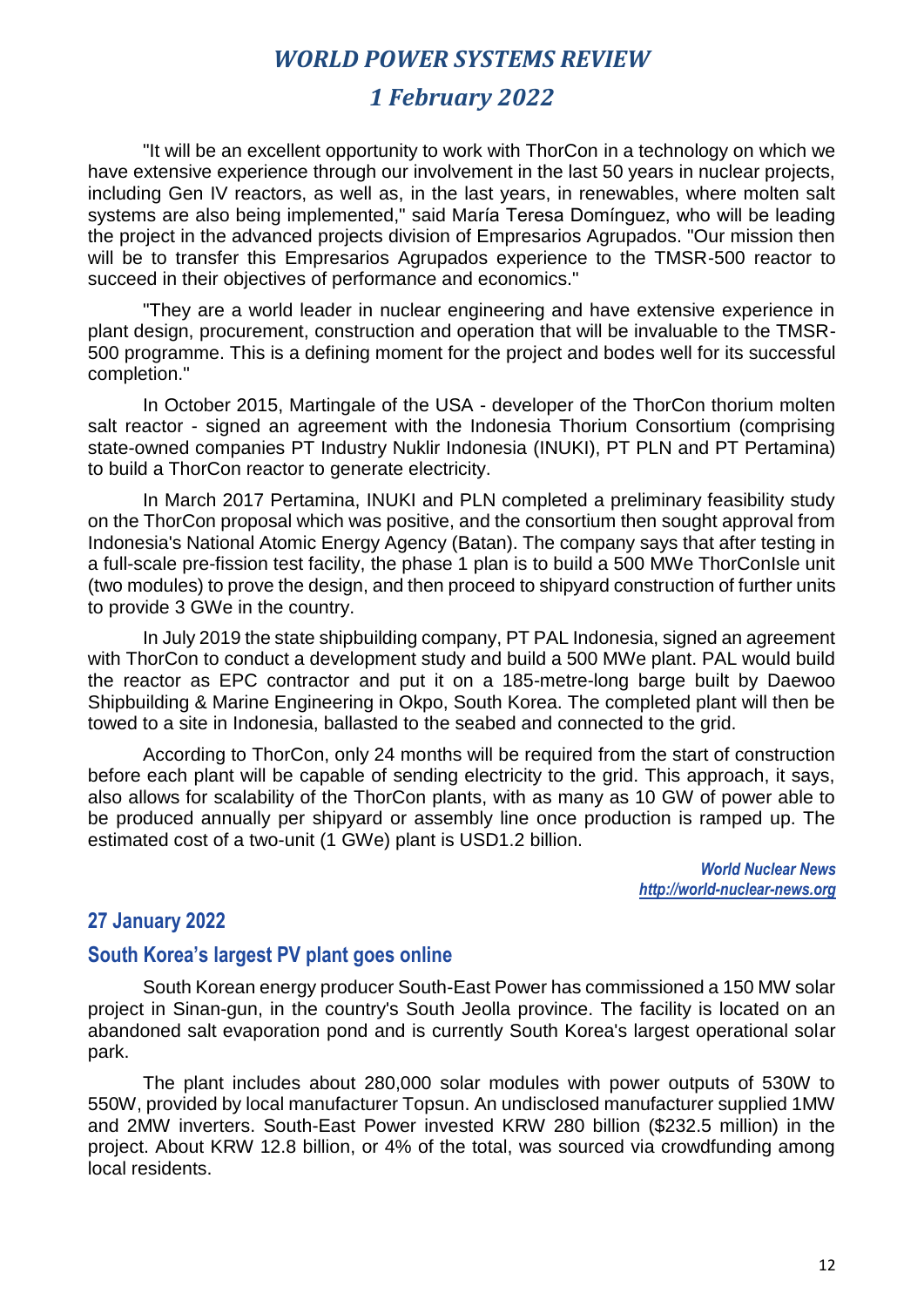# *1 February 2022*

"The plant completion will further promote the resident participation profit-sharing business model introduced by the government, so that more residents would participate in the plant business and that profits would be more fairly distributed," said the South Korean Ministry for Trade, Industry and Energy in a statement. "Out of all resident participation projects, the Sinan solar PV plant boasts the largest share of residents' investment to date, proving to be a successful public-private partnership project." The solar park is expected to generate around 209.7GWh of electricity per year.

> *pv magazine [http://www.pv-magazine.com](http://www.pv-magazine.com/)*

#### **27 January 2022**

#### **Vistra to expand what was already the world's largest energy storage facility**

Vistra is planning a third expansion for its Moss Landing Energy Storage Facility in Moss Landing, Monterey County, California. When Vistra's first expansion was announced in 2020, it quadrupled the battery system's size, making it the largest battery storage installation in the world, a couple of times over. At the time, the world's largest operating battery storage system was the Hornsdale Power Reserve in South Australia, which used Tesla batteries and was colloquially known as the Tesla Big Battery. Moss Landing uses Tesla batteries.

The Moss Landing site was in the news less than a year after it was completed, as it was knocked offline when an unspecified number of batteries overheated. At the time the 100MW/400MWh Phase II facility at the Moss Landing site was already up and running and remained operational. For this third expansion, the company has entered into a 15-year resource adequacy agreement with Pacific Gas and Electric Company (PG&E) for a new 350MW/1,400MWh battery system. This would complement the existing 400MW/1,600MWh of energy storage capacity already at the site.

On Jan. 21, 2022, PG&E filed its application with the California Public Utilities Commission (CPUC) to approve the contract, with a decision expected within 180 days. Pending the receipt of CPUC approval, Vistra anticipates construction on the third phase to commence in May 2022 and begin commercial operations prior to June 2023.

Like previous phases, Moss Landing Phase III will be able to move quickly due to the already-approved development permit and its location on a Vistra-owned power plant site with existing interconnection and infrastructure. Today's announcement brings the Moss Landing site's total energy storage capacity to 750MW/3,000 MWh. Morgan continued, "With this planned expansion, we are moving the Moss Landing site closer to its full potential. With additional phases, this project could eventually reach 1,500MW."

> *pv magazine http://pv-magazine-usa.com*

## **27 January 2022**

#### **Brussels to sue Britain for post-Brexit trade breach in bonkers row over wind farms**

France and Spain are spearheading an "envious" bid from European Commission chiefs to try and steal thousands of British jobs, by insisting new wind contracts be opened up to businesses on the continent instead.

Moaning chiefs say that the British wind turbine industry is being favoured for contracts worth billions of pounds. Now the issue is heading to be the first major trade fallout between Britain and Brussels post-Brexit. Bureaucrats are expected to launch a formal